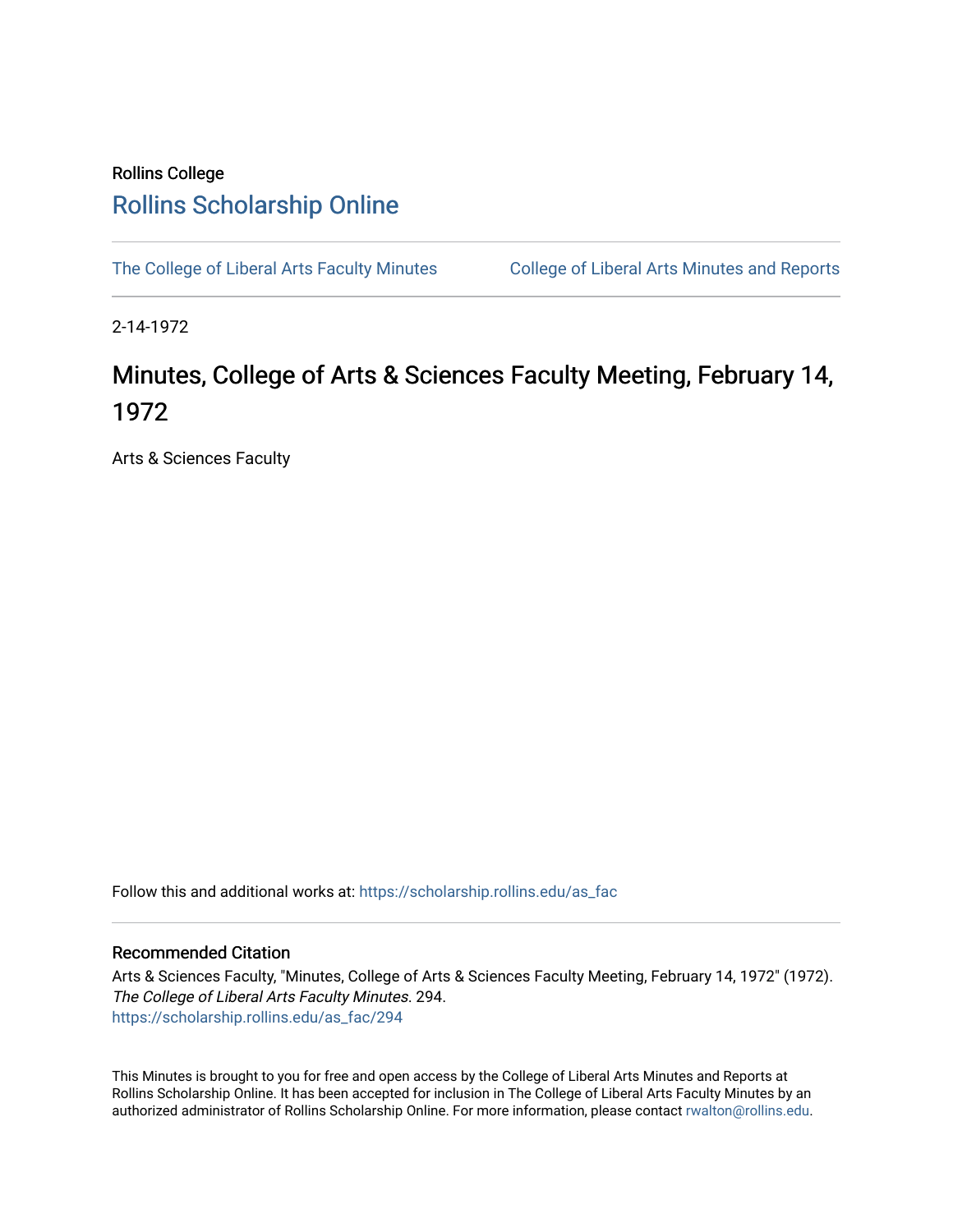#### MINUTES OF THE FACULTY, 1971-72

A special meeting of the Faculty was held on Monday,<br>4. 1972. at 4:00 p.m.. in Crummer Auditorium. The February  $14$ ,  $1972$ , at  $4:00$  p.m., in Crummer Auditorium. purpose of the meeting was to provide Dr. Bowers and President Critchfield with an opportunity to present several announcements. Dr. Bowers presided.

The Minutes of the Faculty meeting of February 4 were approved as distributed.

Dr. Bowers announced that he would report to the Trustees in their February meeting and that his report would be distributed later to all Faculty.

President Critchfield announced that retroactive salary increases would at last be paid to Faculty beginning February 15. He also announced that Dr. Roger Hines and Governor Reuben Askew would be the speakers, respectively, at the regular undergraduate and the CFSCS-graduate programs commencements. He also reported that Dr. Stephen Turnbull will become, effective Summer 1972, the full-time director of the Rollins Health Service; Dr. Turnbull will also be appointed Associate Professor of Biology, and he hopes to be able to offer limited service to faculty families.

The President also announced that the Admissions Department was 60 applications ahead of last year's pace. He reported that some progress was made this year toward a satisfactory winter term, but he was alarmed at the apparent variance of the amounts of work required in the classes.

An expansion of the library--the addition of five thousand square feet to MML--was announced.

The progress of the Self-study has been good.

The provost search continues; Dr. Ling and his wife have been invited back to campus; other candidates are still being considered.

The budget for next year--to be presented to the Trustees for approval--will be \$7,000,000. Development efforts to date have resulted in unrestricted funds of \$500,000, and in restricted funds of \$800,000. The President asked the Faculty to continue to help with fund-raising efforts, but to check first with the development office.